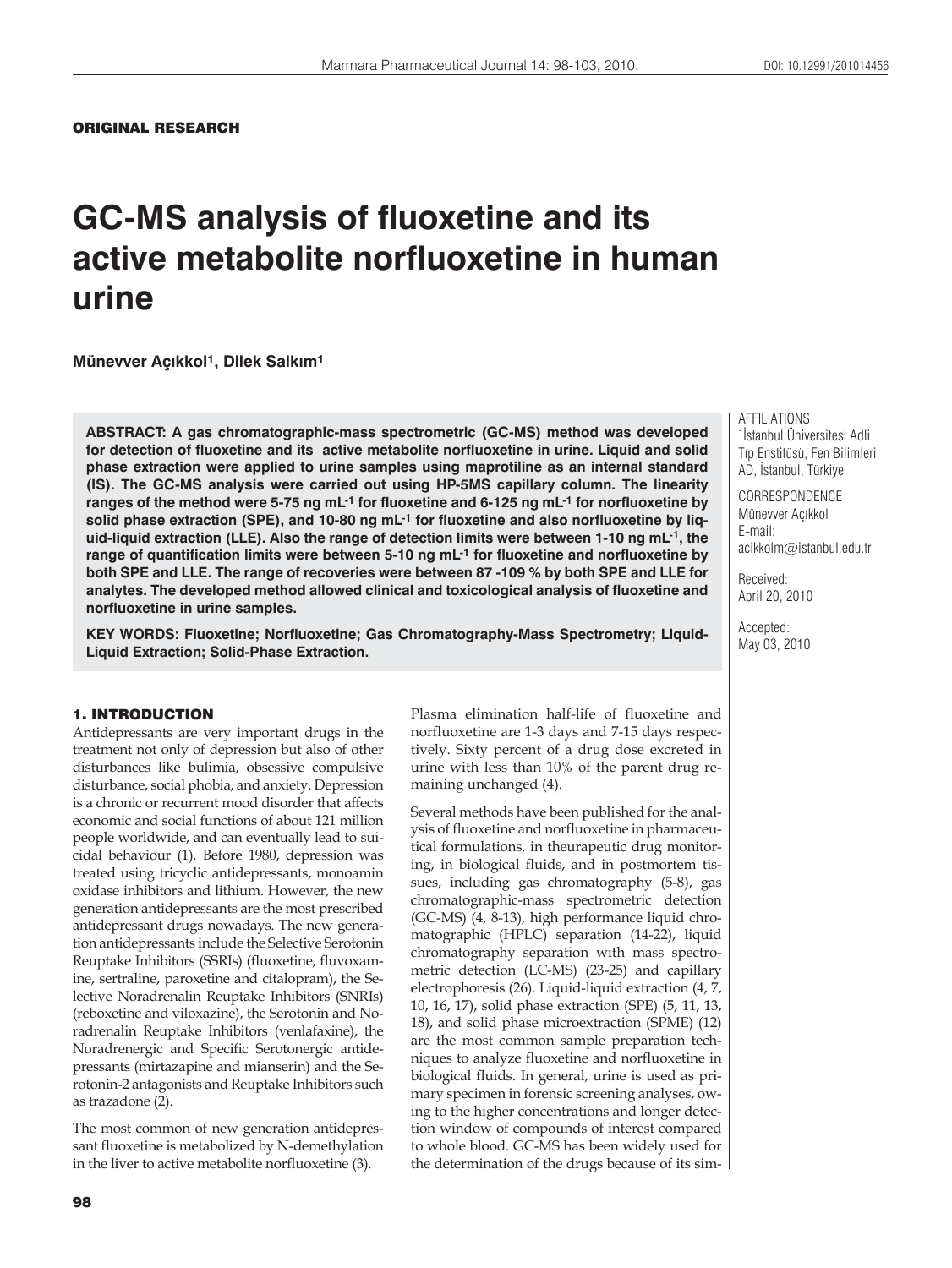

FIGURE 1. The chromatogram of blank urine after SPE.

plicity, sensitivity, reproducide nature and low cost. There were only a few published methods about the simultaneous GC-MS analysis of fluoxetine and norfluoxetine in urine.

Therefore, the presented study was designed for a GC-MS method for the simultaneous determination of fluoxetine and norfluoxetine in urine using maprotiline as an internal standard (IS) with a simple LLE and SPE procedure.

# 2. MATERIALS AND METHODS

# *2.1. Chemicals and reagents*

Fluoxetine hydrochloride was purchased from Sigma Aldrich (Steinheim, Germany) and kindly supplied by Abdi Ibrahim Pharma A.G (Istanbul, Turkey). Norfluoxetine hydrochloride was purchased from Sigma Aldrich (Steinheim, Germany). Maprotiline hydrochloride (IS) was kindly supplied by Novartis Pharma A.G (Istanbul, Turkey).

Ammonia solution (25%), hexane, dichloromethane, ethyl acetate, acetic anhydride, pyridine, methanol and isopropanol were purchased from Merck (Darmstadt, Germany). Purity of all solvents are HPLC grade.

## *2.2 Urine samples*

Urine samples were collected from healthy volunteers whereas clinical samples from patients (14 females and 6 males; Aged 18-64) submitted fluoxetine treatment at Istanbul University Medicine Faculty of Cerrahpasa Department of Psychiatry. Samples were collected approximately 12 hours after the administration of the daily dose of 20 mg of fluoxetine from patients treated constantly for at least 2 weeks. The urine samples stored in appropriate polytetrafluoro ethylene (PTPE) flasks at -20ºC until analyzed and were found to be stable for at least 1 month. The patients gave their informed consent for these analyses. The study protocol was approved by the Ethics Committee of The Faculty of Cerrahpasa Medicine in Istanbul University.

#### *2.3 Preparation stock and calibration standards*

Stock solutions of fluoxetine hydrochloride, norfluoxetine hydrochloride and maprotiline hydrochloride (IS) were prepared by dissolving each of the compounds in methanol to obtain a concentration of 1 mg mL-1 for fluoxetine and maprotiline, 0.2 mg mL-1 for norfluoxetine.

The reference standard solutions of drugs for calibration were prepared in the range of 0-500 ng mL-1 using methanol as the solvent. Internal standard solution was diluted in 100 ng mL-1 concentration using the same solvent.

Reference standard solutions were prepared daily from stock solutions. Stock and reference standard solutions were stored protected from light at -20 °C.

## *2.4 Extraction procedure*

Variables such as organic solvent, washing stages using different solvents, organic solvent, water ratio for elution of the analytes free from interferences, and final volume of extract were studied.

Before analysis any precipitated material was removed by centrifuging the urine sample at 4000 x g for 10 min. After that, extraction procedures were applied to blank and spiked samples which including 100 ng mL-1 of internal standard.

#### 2.4.1 Solid Phase Extraction

 $C_{18}$  (J.T. Baker, U.S.A) cartridges were used for sample extraction. The cartridge was conditioned prior to use with 5 mL of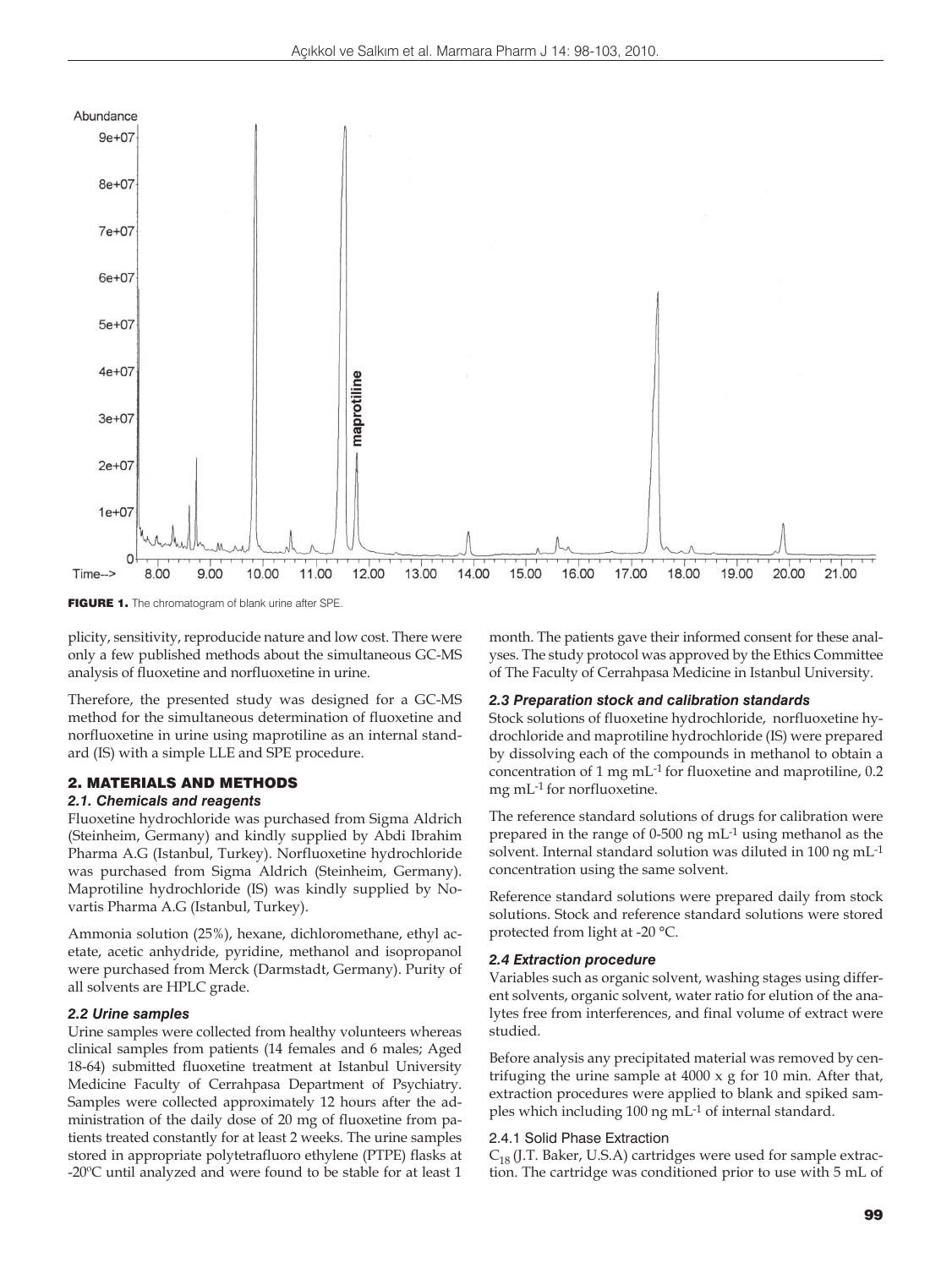

FIGURE 2. The chromatogram of spiked urine after SPE.

methanol-water (30:70,  $v/v$ ) followed by 5 mL of phosphate buffer solution (pH 7.0, 10 mM). 5 mL of urine were slowly loaded into the conditioned cartridge. The cartridge was then washed with 3 mL of hexane, 1 ml of acetic acid and 3 mL of ethyl acetate. The elution of the analytes was carried out with 7.8 mL of dichloromethane, 2 mL of isopropyl alcohol and 0.2 mL of ammonia. All solvents were passed the cartridges at flow rate of approximately 0.5 mL min-1. The eluate was evaporated to dryness under nitrogen.

#### 2.4.2 Liquid Liquid Extraction

Urine samples were extracted with dichloromethane-isopropyl alcohol-ethyl acetate mixture  $(1:1:3; v/v/v)$ . After vigorous shaking and centrifugation, the organic layer was evaporated to dryness under nitrogen.

#### *2.5 Derivatization*

The residue obtained after evaporation was derivatized by acetylation with 25 mL of acetic acid anhydride-pyridine (3:2, v/v) mixture for an hour at about 80°C under optimizated conditions. After dryness of the derivatization mixture, the residue was dissolved in 100 mL of methanol and 1 ml was injected into the GC.

# *2.6 Gas chromatography-mass spectrometry*

GC-MS analysis were carried out using Hewlett-Packard HP 6890 (USA) series gas chromatograph coupled to an HP 5975B series mass selective detector (MSD), (USA). Automated sampling was made by HP 7683B. The GC column used was HP-5MS fused silica capillary column (30m x 250 μm i.d. x 0.25 μm film thickness).

The injector temperature was set at  $280\,^{\circ}\text{C}$  in the splitless mode and the flow rate was maintained at 1 mL min-1, using helium

(99.9%) as the carrier gas. The oven temperature was programmed from 100 °C for 3 min to 279 °C at 50 °C min-1 and held for 0.5 min to 280 °C at 0.5 min<sup>-1</sup> for 5min, and finally ramp to 300 °C at 50 °C min-1 holding there for 7 min. The injection port, transfer line quadropole and ion source temperatures were set at 280°C, 310°C, 150°C and 230°C, respectively. The MSD was operated in the electron impact (EI) mode and in full scan mode (m/z 50-600). Extracted ion chromatograms were used to determine the analyte and IS peaks from the total ion chromatograms. Peak areas were used for quantification.

# *2.7. Methods for linearity studies, quantitation and recovery*

Linearity were determined through preparation of calibration curves ranging from 0 to 500 ng mL-1 of analyte. Calibration curves were constructed through plotting peak area ratios, that were detected from spiked samples, against the ratio of analyte concentration to IS concentration. Linear regression has been used to estimate the slopes and intercepts.

This calibration graph was compared with those of calibration standards and there was not found significant differences between them, that is, there was not matrix effect.

Limit of detection (LOD) was estimated by spiking urine with decreasing concentrations of fluoxetine and norfluoxetine until a response to three times the background noise was obtained under the conditions adopted and limit of quantification (LOQ) was estimated by spiking urine with decreasing concentrations of fluoxetine and norfluoxetine until a response to ten times the background noise was obtained under the conditions adopted.

Extraction recovery and accuracy was determined by assaying spiked samples 6 times at a concentration level of 25 and 50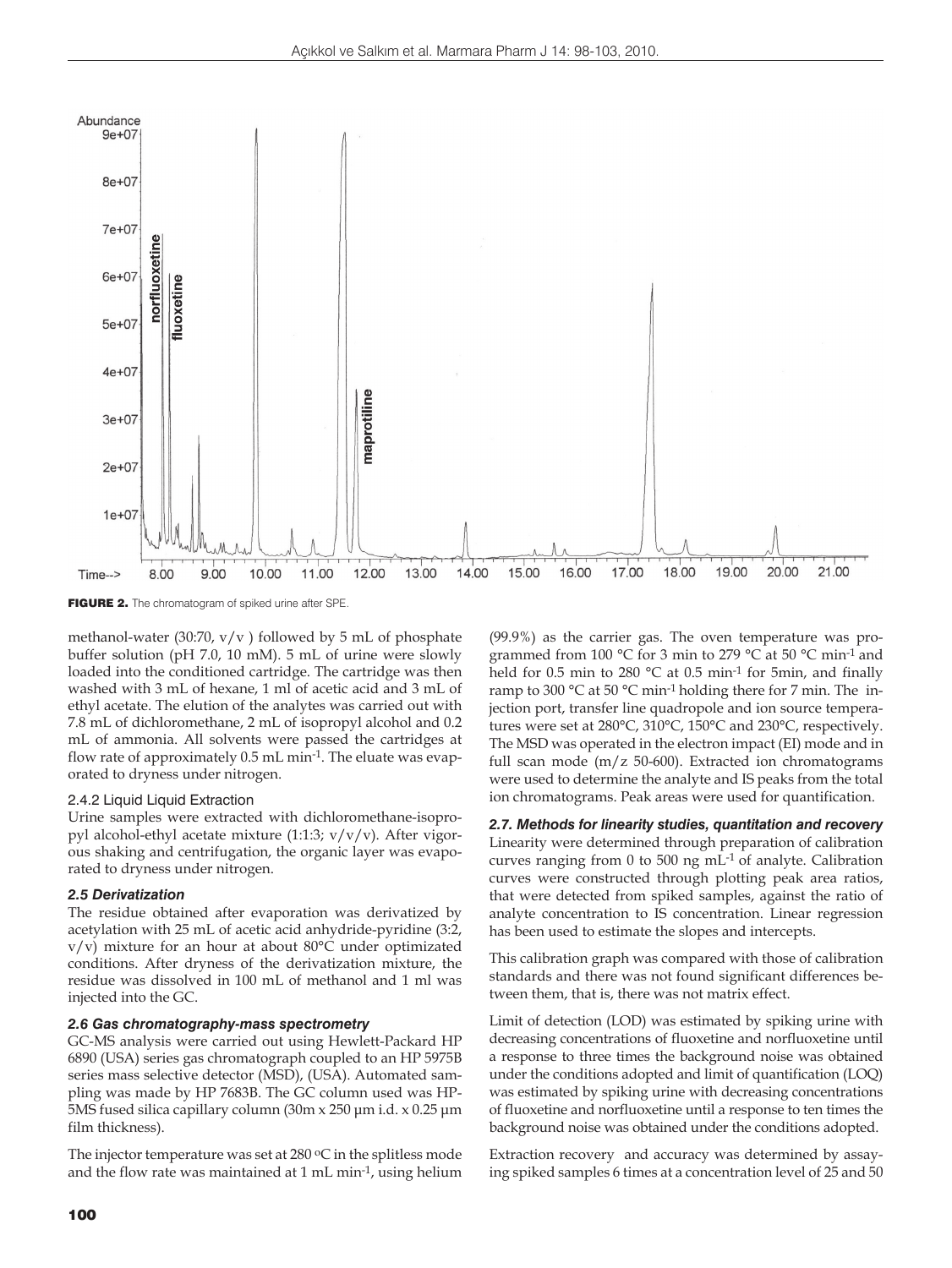

FIGURE 3. The chromatogram of patient urine after SPE.

ng mL-1 of analytes and precision was given as the relative standard deviations of the analyzed spiked samples at the same concentration as mentioned above.

# 3. RESULTS AND DISCUSSION

The chromatographic conditions and sample preparation for the proposed method were developed in order to determine fluoxetine and norfluoxetine concentration in urine samples.

Derivatization was employed in order to improve the peak shape and sensitivity. Acetylation has proved to be very suitable for robust derivatization for the GC analyses of some substances. Therefore fluoxetine and norfluoxetine were derivatized with acetic acid anhydride.

Maprotiline was used as IS, because of having similar extraction and detection characteristics with analytes. Blank, spiked and patient urine samples were analyzed by using the developed method. The chromatograms of blank urine , spiked urine and patient urine sample after SPE are shown in Fig.1, 2 and 3 respectively. As can be seen, no significant interference from urine matrix is detected at the retention times of analytes.

The retention times are 7.9, 8.1 and 11.7 min for norfluoxetine acetylated, fluoxetine acetylated and maprotiline acetylated respectively. All peaks are resolved in less than 13 min.The monitorized ions having high relative abundance of the analytes and the internal standard used in the study are 176+,

| <b>TABLE 1.</b> Validation results of analytes in urine $(n=6)$ |               |            |            |                                              |                                    |              |              |                 |
|-----------------------------------------------------------------|---------------|------------|------------|----------------------------------------------|------------------------------------|--------------|--------------|-----------------|
| Extraction<br>Methods                                           | Compound      | <b>LOD</b> | <b>LOQ</b> | Equation and<br>Linear Range (ng mL-1)       | Concentration<br>$(ng \, mL^{-1})$ | Recovery (%) | Accuracy (%) | $RSD (\pm \% )$ |
|                                                                 | Fluoxetine    |            | 5          | $5 - 75$<br>$y=0.92x-3.910-3$                | 25                                 | 102.8        | 2.8          | 1.10            |
| <b>SPE</b>                                                      |               |            |            |                                              | 50                                 | 96.6         | 3.4          | 1.50            |
|                                                                 | Norfluoxetine | 3          | 6          | $6 - 125$<br>$y=0.92x+52.4$ 10 <sup>-3</sup> | 25                                 | 96.6         | 3.4          | 1.54            |
|                                                                 |               |            |            |                                              | 50                                 | 104          | 4.0          | 1.70            |
| <b>LLE</b>                                                      | Fluoxetine    | 10         | 10         | $10 - 80$<br>$y=0.54x+23$ 10-3               | 25                                 | 97           | 3.0          | 1.36            |
|                                                                 |               |            |            |                                              | 50                                 | 92           | 8.4          | 4.00            |
|                                                                 | Norfluoxetine | 10         | 10         | $10 - 80$<br>$y=1.29x-24$ 10 <sup>-3</sup>   | 25                                 | 91           | 9.0          | 4.42            |
|                                                                 |               |            |            |                                              | 50                                 | 90           | 10           | 15.2            |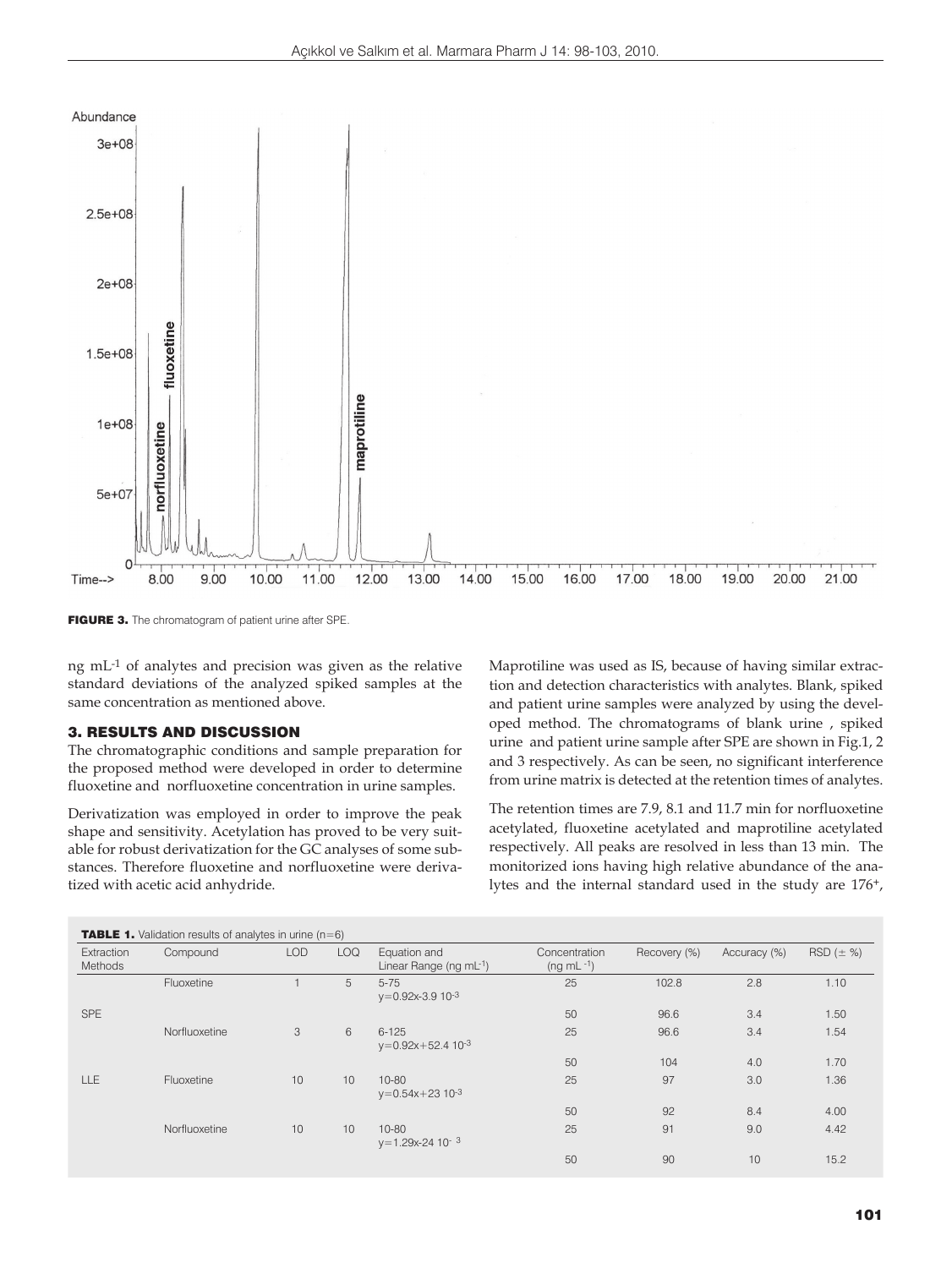117<sup>+</sup>, 72<sup>+</sup> and 43<sup>+</sup> for norfluoxetine acetylated; 86<sup>+</sup>, 44<sup>+</sup>, 190<sup>+</sup> and 117+ for fluoxetine acetylated and 291+, 218+, 191+, 203+ and 100+ for maprotiline acetylated (IS). These ions were also among the most specific ions present in each of the analytes. Detection and quantitation limits are given in Table 1.

Linearity ranges were satisfactory for all compounds from the point of clinic and forensic analysis. Also, extraction recoveries %, inter-assay precision and accuracy are shown in Table 1.

The precision of the compounds in both extraction techniques was found lower than 15 % except 50 ng mL-1 norfluoxetine by LLE. These values are sufficient for clinic and forensic purposes (27). The recoveries for the compounds in two extraction techniques were in the range of 90 - 104 % which were more than 80 % that is an acceptable value.

Accuracy was found lower than 20 % for both compounds for SPE and LLE. According to these results the pre-treatment of urine samples, based on SPE yielded maximum recovery, low LOD and LOQ and better precision values than LLE in presented method, and so, SPE was applied to patient urine samples. Urine samples were taken from patients who were treated with 20 mg day-1 for at least 2 weeks and approximately 12 hours after the administration of the daily dose. Evidently the absorption, distribution, and metabolism of the drug are subject dependent. Therefore, the patient urine concentrations fluoxetine and norfluoxetine varied considerably for fluoxetine from 25 ng mL-1 to 78 ng mL-1 and norfluoxetine from 24 ng mL-1 to 115 ng mL-1 among the 20 patients studied. Results have found in linear interval.

A few number of analysis methods have been previously described in the literature to measure fluoxetine and norfluoxetine concentration in urine, such as, A SPE GC-MS method developed for analysis of fluoxetine and some SSRIs and their metabolites from urine. Recoveries between 95.2 and 106.11 %, and, LOD of fluoxetine and norfluoxetine were obtained 4.9 ng mL-1 and 5.7 ng mL-1 (11). Fluoxetine has been analysed both in pharmaceuticals and urine by using spectrofluorimetric analysis. LOD and recovery fluoxetine were found 9.6 ng mL-1 and 98 % respectively (28). A nonaqueous capillary electrophoresis (NACE) method developed for determination of fluoxetine and norfluoxetine in urine LODs are 10 ng mL-1 for both studied analytes and LOQs are 32 ng mL-1 and 35 ng mL-1 for fluoxetine and norfluoxetine respectively. Also, recoveries are lower than the proposed method (3). According to these results, the proposed method is more sensitive and specific than the given methods.

# 4. CONCLUSION

Fluoxetine is the most common of SSRIs. These are deemed as safe, well tolerated and less toxic than the other antidepressants. However, inhibition of cytochrome P450 metabolism by fluoxetine may multiply the pharmacological and toxic effects of fluoxetine. Therefore, fluoxetine may be encountered in clinical and forensic cases. Since urine is easily available sample and SPE is simple and rapid technique, the proposed GC-MS method was rapid, sensitive, specific and allowed for accurate measurement of the fluoxetine, and its active metabolite norfluoxetine in urine. Furthermore, this method was found suitable for clinical and toxicological analysis.

# ACKNOWLEDGEMENTS

This work was supported by the Research Fund of The University of Istanbul.

Project Number: T-853

We would like to thank Abdi Ibrahim Pharmacy (Istanbul, Turkey) and Prof. Dr. Ruhi Yavuz (Istanbul University Medicine Faculty of Cerrahpasa Department of Psychiatry).

# **Fluoksetin ve Aktif Metaboliti Norfluoksetinin İdrardan GC-MS ile Analizi**

**ÖZET: Fluoksetin ve metaboliti norfluoksetinin, idrardan tayini için kütle dedektörlü gaz kromatografik (GC-MS) yöntem geliştirildi. İç Standard olarak maprotilin katılan idrar örneklerine sıvı ve katı faz ekstraksiyonu uygulandı. GC-MS analizlerinde HP-5MS kolonu kullanıldı. Yöntemin doğrusal aralığı, katı-faz ekstraksiyonunda fluoksetin için 5-75 ng mL-1, norfluoksetin için 6-125 ng mL-1 olarak bulundu. Sıvı-sıvı ekstaksiyonunda ise fluoksetin ve norfluoksetin için doğrusal aralık 10-80 ng mL-1 olarak belirlendi. Her iki ekstraksiyon yönteminde, fluoksetin ve norfluoksetin için, tayin edilebilirlik sınırı 1-10 ng mL-1, ölçülebilirlik sınırı ise 5-10 ng mL-1 olarak saptandı. Geri kazanım oranları her iki ekstraksiyon yöntemi için % 87-109 aralığında belirlendi. Geliştirilen yöntem, fluoksetin ve norfluoksetinin idrardan tayininde, klinik ve toksikolojik analizler için uygun bir yöntemdir.**

**ANAHTAR KELİMELER: Fluoksetin, Norfluoksetin, Gaz Kromatografisi-Kütle Spektrometrisi, Sıvı-Sıvı Ekstraksiyonu, Katı-Faz Ekstraksiyonu.**

# REFERENCES

- 1. Sampson SM, Treating depression with selective serotonin reuptake inhibitors: a practical approach. Mayo Clin Proc, 76 : 739-744, 2001.
- 2. Wille SMR, Hee PV, Neels HM, Peteghem CHV, Lambert WE. Comparison of electron and chemical ionization modes by validation of a quantitative gas chromatographic-mass spectrometric assay of new generation

antidepressants and their active metabolites in plasma. J Chromatogr A, 1176: 236-245, 2007.

- 3. Flores JR, Nevado JJB, Peňalvo GC, Diez NM. Development and validation method for determination of fluoxetine and its main metabolite norfluoxetine by nonaqueous capillary electrophoresis in human urine. Talanta, 65: 163-171, 2005.
- 4. Crifasi JA, Le NX, Long C. Simultaneous identification